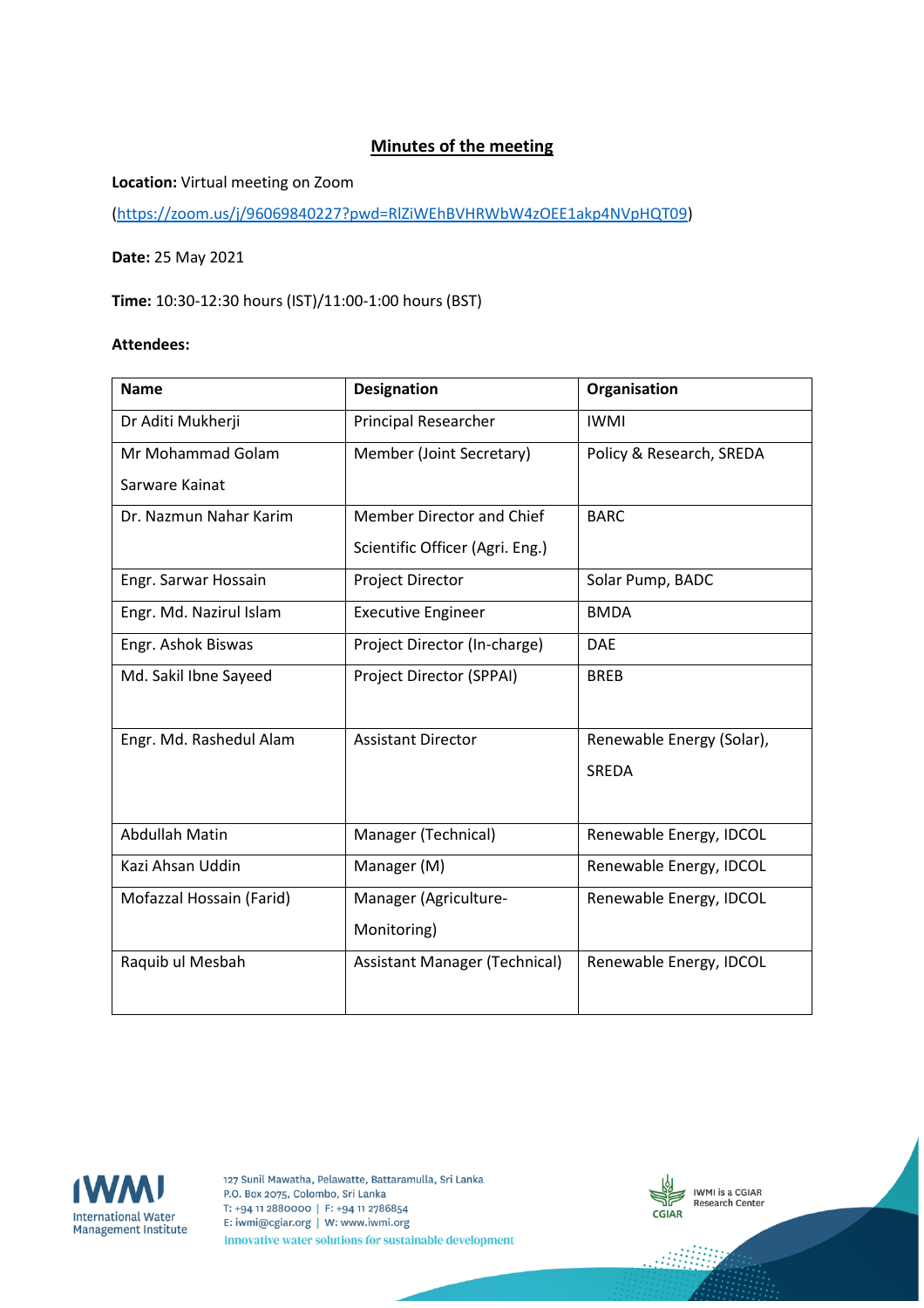| Archisman Mitra    | Research-Water Resource        | <b>IWMI</b>                    |
|--------------------|--------------------------------|--------------------------------|
|                    | Economics                      |                                |
| Divya Kashyap      | <b>Senior Thematic Advisor</b> | Swiss Cooperation office India |
| Mansi Chopra       | Administrative and Finance     | <b>IWMI</b>                    |
|                    | Assistant                      |                                |
| Zeba Zoariah Ahsan | Science Communication          | <b>IWMI</b>                    |
|                    | Consultant                     |                                |
| Md. Ahasan Habib   | Head of Research               | Monitoring & Evaluation, NGO   |
|                    |                                | Forum                          |
| Monjur Uddin Ahmed | <b>Managing Director</b>       | <b>KHM Power Limited</b>       |

## **Agenda**

The second Country Project Management Committee Meeting (C-PMC) in Bangladesh for the 'Solar Irrigation for Agricultural Resilience in South Asia (SoLAR)' project was chaired by Dr Aditi Mukherji, Principal Researcher, IWMI. This was followed by presentations on the Bangladesh project component; an updated work plan on HH (Household) survey and groundwater study by IWMI which was continued by a short Q&A session. The agenda also included a presentation on Bangladesh's work plan on grid connection pilot by IDCOL. This was followed by deliberation on the work plan and the grid pilot with the CPMC members.

#### **Discussion**

1. Dr Aditi Mukherji spoke briefly about the SoLAR project in all four countries, especially in the context of the ongoing pandemic. The pandemic has affected the entire project work with the second wave causing a lot of hindrances, as the project involves extensive fieldwork and farmer surveys. Telephonic surveys have been undertaken instead, adapting to the new situation, till the time fieldwork is implemented in real terms. She further mentioned that IDCOL will be piloting the grid connection of solar irrigation pumps (SIPs) in Bangladesh this year. Dr Mukherji also spoke about the innovation fund grantees and the second round of



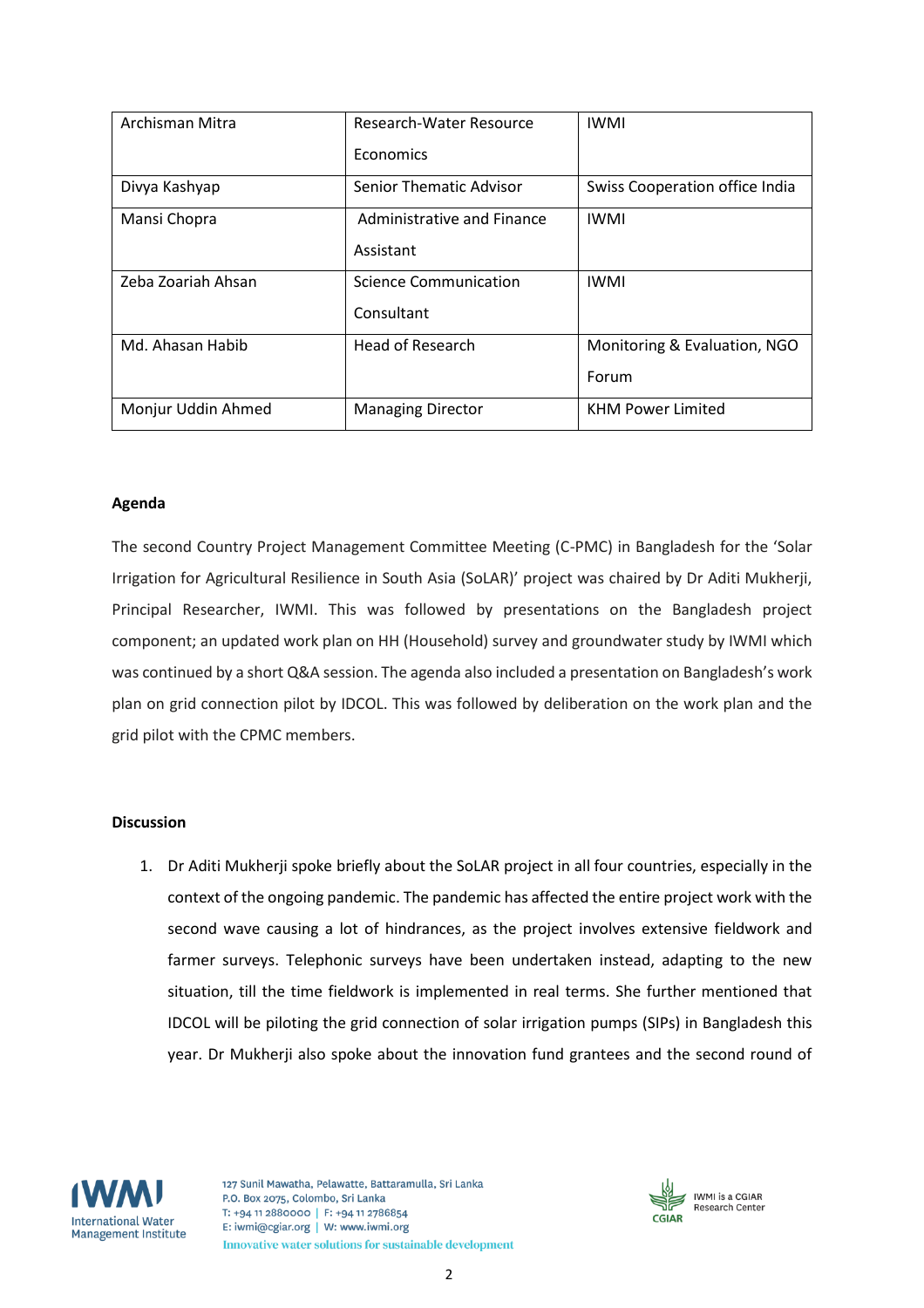applications for the same has been received. The applications will be from the four countries of South Asia, viz, Bangladesh, India, Nepal and Pakistan. Additionally, she said that an MoU is being initiated between IHE Delft and IWMI for an 8 week-long course on water governance and management targeting mid carrier officials. This will be a good impetus on the front of training and capacity building.

2. Archisman Mitra of IWMI gave an update on the work progress in Bangladesh. He mentioned that the situation analysis report for Bangladesh is currently under internal review and expected to be released soon. A paper comparing and discussing government policies through a GESI lens in the water, energy and agricultural sector in Bangladesh and Nepal has been drafted by the SoLAR team based in Nepal. This paper is expected to be completed by the end of this year. Mr Archisman updated on the impact evaluation work in Bangladesh as per the work plan. Two rounds (Kharif 2020, Rabi 2021) of telephonic surveys for 82 IDCOL SIPs in Bangladesh has been completed. All total 9 such rounds of surveys will be conducted through the project period till 2023. As part of the IE (Impact Evaluation) activity in Bangladesh, the household survey will be conducted in June 2021. There has been a delay since 2020 on this front because of Covid-19. The detailed methodological note and sampling plan were updated based on the changed situations and information from the SIP surveys. The village selection for the Household survey activity has been completed. Currently, the team is working on collecting household lists from the villages and are finalizing the questionnaire.

Archisman Mitra also spoke about activity 1.2.1 which talks about groundwater-related studies in Bangladesh. The primary objective of the GW study would be to analyse the impact on groundwater sustainability due to a shift from diesel-based irrigation to solar-powered irrigation. The study will be using direct measurements of irrigation application through the installation of flow meters in SIP locations and monitoring water use of diesel farmers trained to keep records in logbooks. There have been Covid related delays in installing the groundwater measurement instruments as well. The field visit was only possible in early 2021 when the detailed SIP spatial mapping was carried out along with flow characteristics (flow meter, full/partial flow) and selected crops. This has been used for the feasibility of



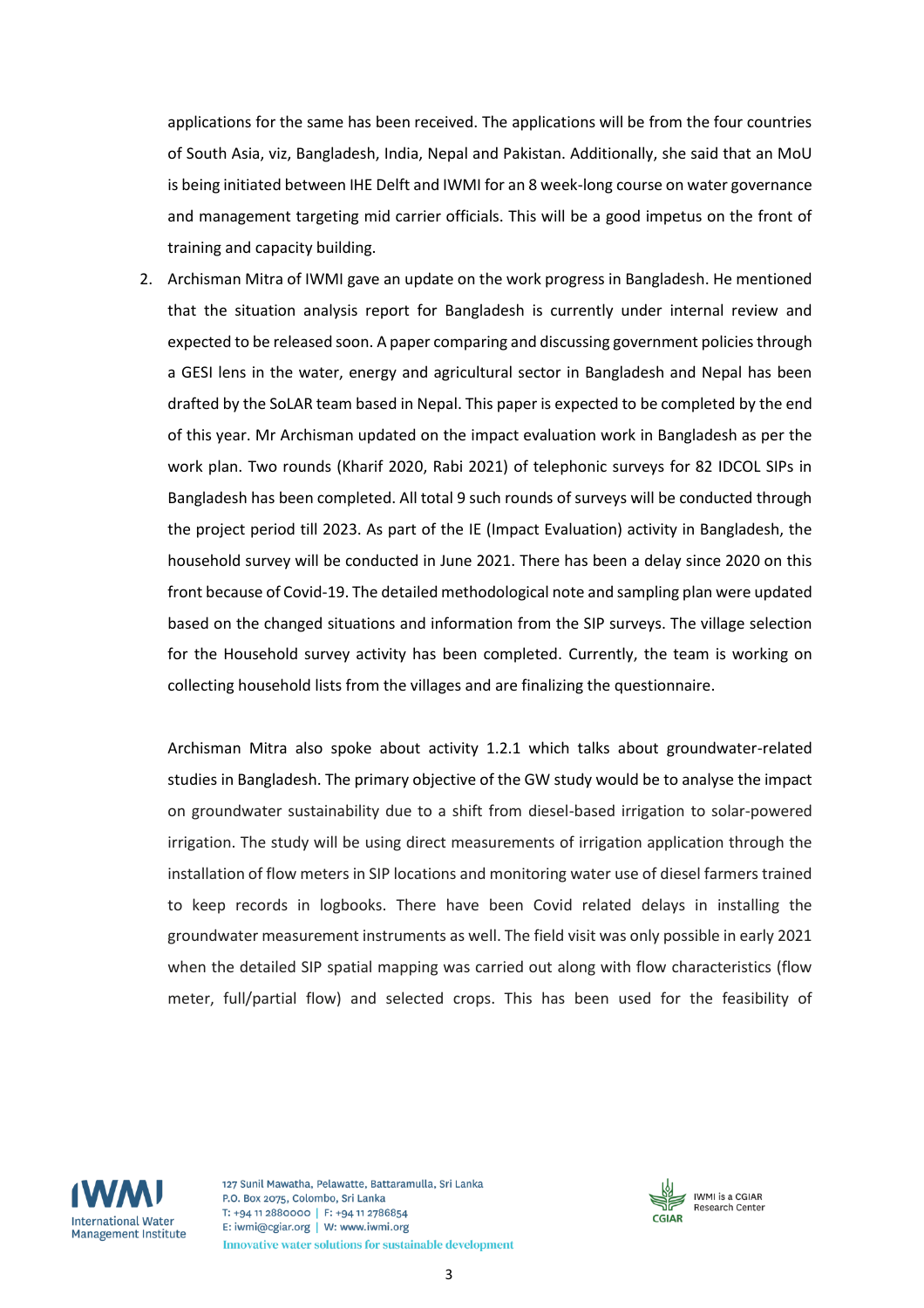instrumentation and selection of plots/farmers for monitoring which was to be started from Aman 2021. Currently measuring instruments are being procured by NGO Forum.

As part of the comparative case study to understand institutional & financial modalities of different SIP promotion models in Bangladesh, based on FGDs and KIIs, it will be undertaken only in the latter part of 2021. As part of this process, in 2020, the dialogue was undertaken with BREB, BMDA, BADC, ADB officials on their SIP models and currently checklist is being prepared for conducting the qualitative interviews. Archisman also highlighted the Farmers' training activity that was completed. A total of 30 participants were trained at Panchgarh on the 20<sup>th</sup> of October 2020 based on the training needs as identified by IDCOL. The resource persons were selected from DAE and IDCOL. He also informed that due to Covid, a national forum webinar was organized on the 3rd of February 2021 on the topic - *"Solar irrigation in Bangladesh: Current situation and future prospects"*, where speakers from India and Bangladesh (SREDA, MNRE, ADB, BADC, BMDA) participated. Following this, Archisman gave a detailed description of the methodology for the upcoming household survey, to receive feedback from the committee.

- 3. This was followed by comments and Q&A from Divya Kashyap and Mohammad Sarwar Hossain. Md. Hossain highlighted the need to include SIPs of other organisations in the Impact evaluation (IE) study. Dr Aditi commented that logistical challenges limit the inclusion of other organizations into the household survey, but the comparative analysis has already been planned to use qualitative methods. She mentioned that with co-operation from other organizations it would be possible to follow a robust methodology in terms of sampling and doing a thorough study of other organizations in the SIP sector in Bangladesh. The CPMC members agreed with this plan. Md Sakil Ibne from BREB also mentioned that once the list of farmers for the individual ownership model is finalized in August 2021, they can share it with us. Md Rashedul suggested including more research organisations and also have a study on the value chain component.
- 4. Next on the agenda, included a presentation from Raquib ul Mesbah, Assistant Manager (Technical) from IDCOL that highlighted the proposed grid-connected SIPs in Bangladesh. He gave a detailed description of the proposed technical and financial plan. The selection of



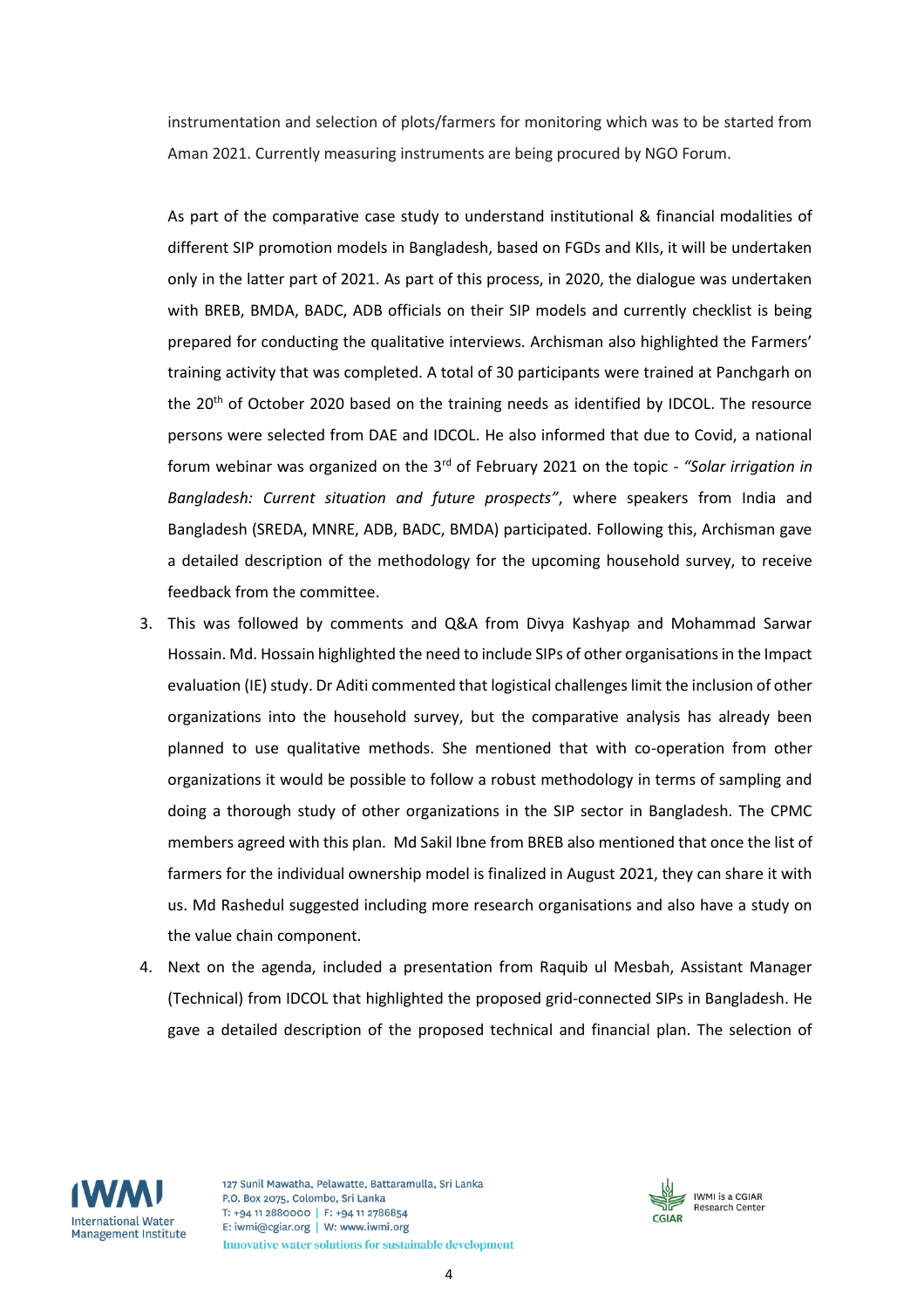sponsors and sites have been finalized and after the approval from CMPC and IDCOL, they will initiate the process of getting NOC from the utilities and SREDA. He pointed out that excess electricity can be fed to the national grid and a pilot has been installed in this regard. This reduced the strain on the national grid and can prove to generate revenue for the farmers. He also pointed out the challenges and limitations associated with the small-scale pilot of a single SIP mentioned above which raises the importance of large-scale piloting of clustered SIPs. In this regard, proposed grid integration modality and site selection criteria for choosing clustered sites were also presented.

Mesbah mentioned that currently, 27 sponsors were operating under the IDCOL SIP program and out of them, 6 sponsors who were responsible for 70% of the projects (under IDCOL), namely GAZI, SOLARGAO, KHM, RDF, SSPL and WAVE have submitted applications to IDCOL for doing a grid integration of existing SIPs. They have had to submit details like PV capacity, pump capacity, site-to-site distance, the distance of nearest utility pole and distance of common transformer from each site, as per the site selection criteria. The sponsors provided the requisite quotations and BOQ based on their proposed sites. Based on the applications, three sponsors were finalized for grid integration namely GAZI, WAVE and KHM as they quoted the lowest per site costing with complete BOQ. For piloting in each site, GAZI quoted an amount of BDT 12.98 lacs, WAVE quoted BDT 11.06 lacs and KHM quoted BDT 11.00 lacs. The total cost of piloting amounts to BDT 10,713,406, wherein 50% of the funding contribution is by IWMI (BDT 53.57 lacs) will be paid in advance to the sponsors and the remaining contribution is going to be contributed by sponsors (BDT 53.57 lacs). After project completion, the sponsor will provide an implementation report to IWMI through IDCOL. Moreover, at least one year of information on energy generation, export, import and any other reports as required by IWMI and IDCOL will be furnished by the sponsor.

Mr Mesbah's presentation also mentioned that they will be following a cluster approach where clusters (with 4 SIPS in GAZI and 3 SIPs WAVE respectively) will be grid-connected. Along with that, 2 SIP locations will be connected on a net-metering basis (2 SIPs of KHM). IDCOL is currently in the project approval stage to be followed by project implementation and ending with COD (Commercial Operation Day).



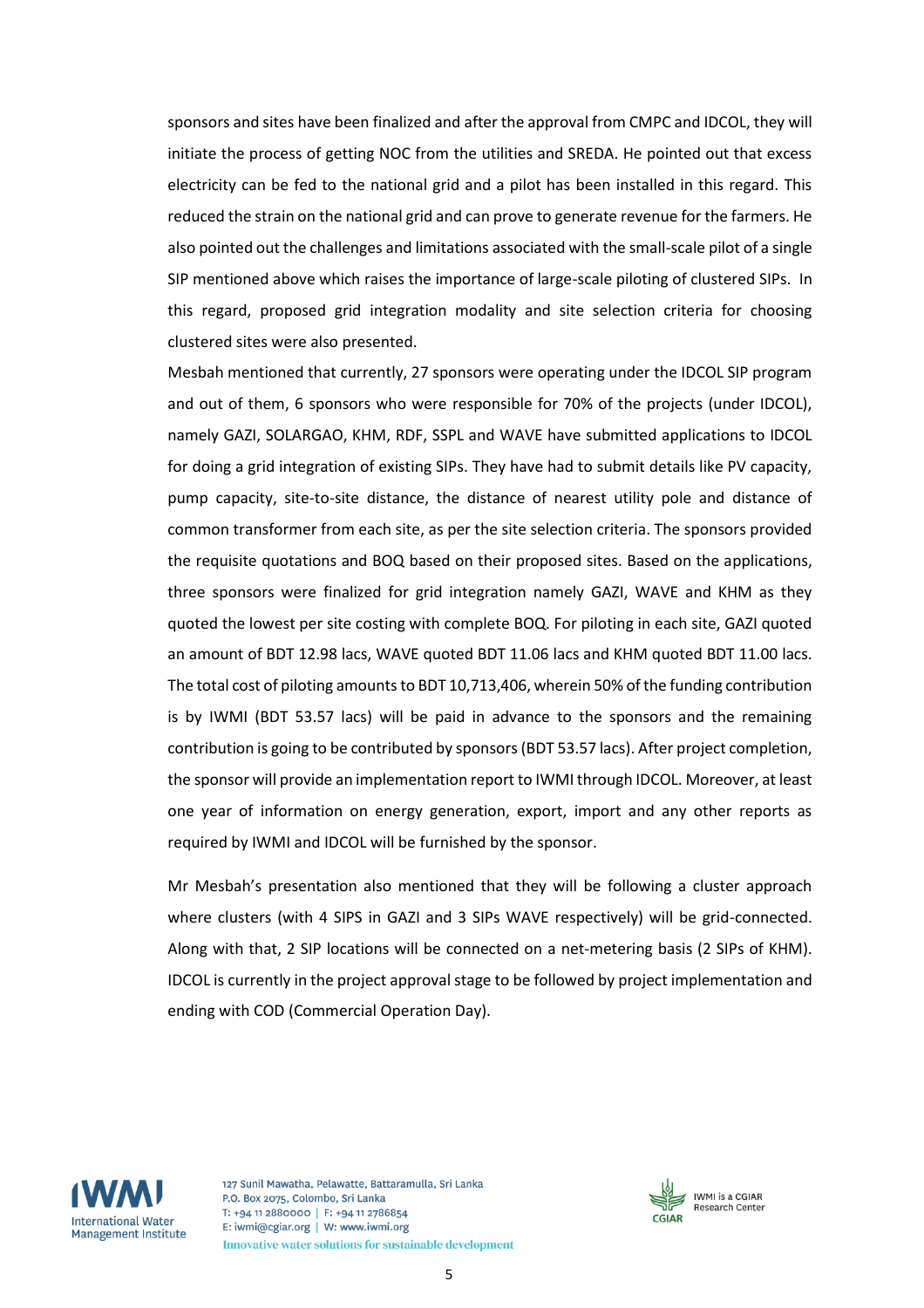- 5. Mr Mesbah's presentation was followed by a discussion on the proposed plan for grid integration. Nazirul Islam, PD, BMDA reiterated the importance of grid integration of SIPs in Bangladesh as they remain idle for 150 days annually. Ashok Biswas of DAE Solar asked, *"Do you face any technical difficulty in converting existing SIPs to grid integration and what about small SIPs?"* To this, Kazi Ahsan replied that there were certain existing challenges that included maintaining SIP distance that increases the interconnection costs; the challenge of subsidizing pumps for small scale projects; if projects were grant oriented then most of the things are feasible. The second question was asked by Dr Aditi Mukherji on the prospect of revenue flows. Mr Kazi replied that that will depend on the number of units per year. The sponsor has to apply for utility and get approval and NOCs, post which the implementation would be done, and revenue flows would be clearer. The sponsors, moreover, could ask to seek SREDA's assistance if required. Following the discussion, the plans and budget allocated for Wave Foundation, Gazi Renewable Energy Limited and KHM Power Limited for the grid integration and net metering pilot were approved by the CPMC members.
- 6. There were a few other discussion points from the CPMC members on the overall plans for the SoLAR project in Bangladesh. Dr Najmun Nahar asked, *"Where do we install solar panels? As net metering guidelines, exterior control cannot always fill up solar panels. What about the volume of irrigation water? Are farmers really benefited from the project? It must be ensured that agricultural land cannot be wasted."* Dr Aditi answered that there was net metering with existing SIPs. She looked into the possibility if water availability to the farmers could be made cheaper. Kazi Ahsan responded that one of the many intentions was to look at the profit derived from the project. For the actual revenue generation or net profit to happen, the project was cost intensive. Currently, cheaper irrigation was provided by diesel pumps. But, as of then, the idea was to compete with electric pumps. There were some opportunity costs that were invisible. Only after a couple of years, the actual results would be visible.
- 7. Md Rashedul Alam of SREDA talked about checking compliance with Bangladesh standards. He also suggested having a benefit analysis paper. Nazirul Islam of BMDA said that some pumps were running in South-West Bangladesh; three tube wells were solar irrigated and only one was net metered.



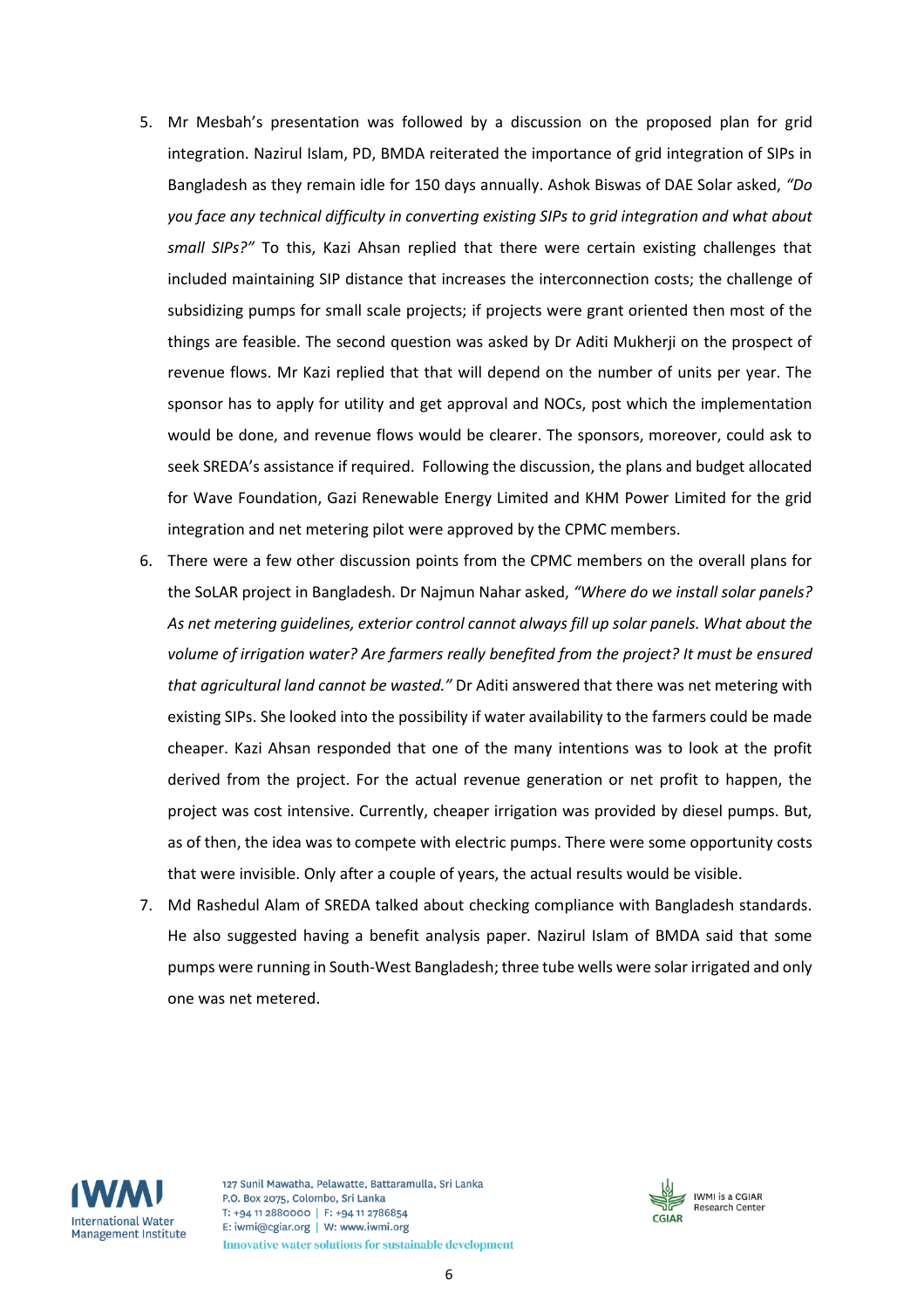- 8. The last thing on the agenda included an update by Mr Monjur from KHM Limited. He talked of the utilization of solar shed for chicken farming. He further highlighted the gendered perspectives of the project along with a focus on women empowerment. Apart from the many financial benefits of the project, Mr Monjur emphasized that given the scarcity of land, this was a good approach for better land utilization.
- 9. The closing remarks were given by Dr Aditi Mukherji.

Adili Muliji

Dr. Aditi Mukherji Principal Researcher - IWMI



127 Sunil Mawatha, Pelawatte, Battaramulla, Sri Lanka P.O. Box 2075, Colombo, Sri Lanka T: +94 11 2880000 | F: +94 11 2786854 E: iwmi@cgiar.org | W: www.iwmi.org Innovative water solutions for sustainable development



7